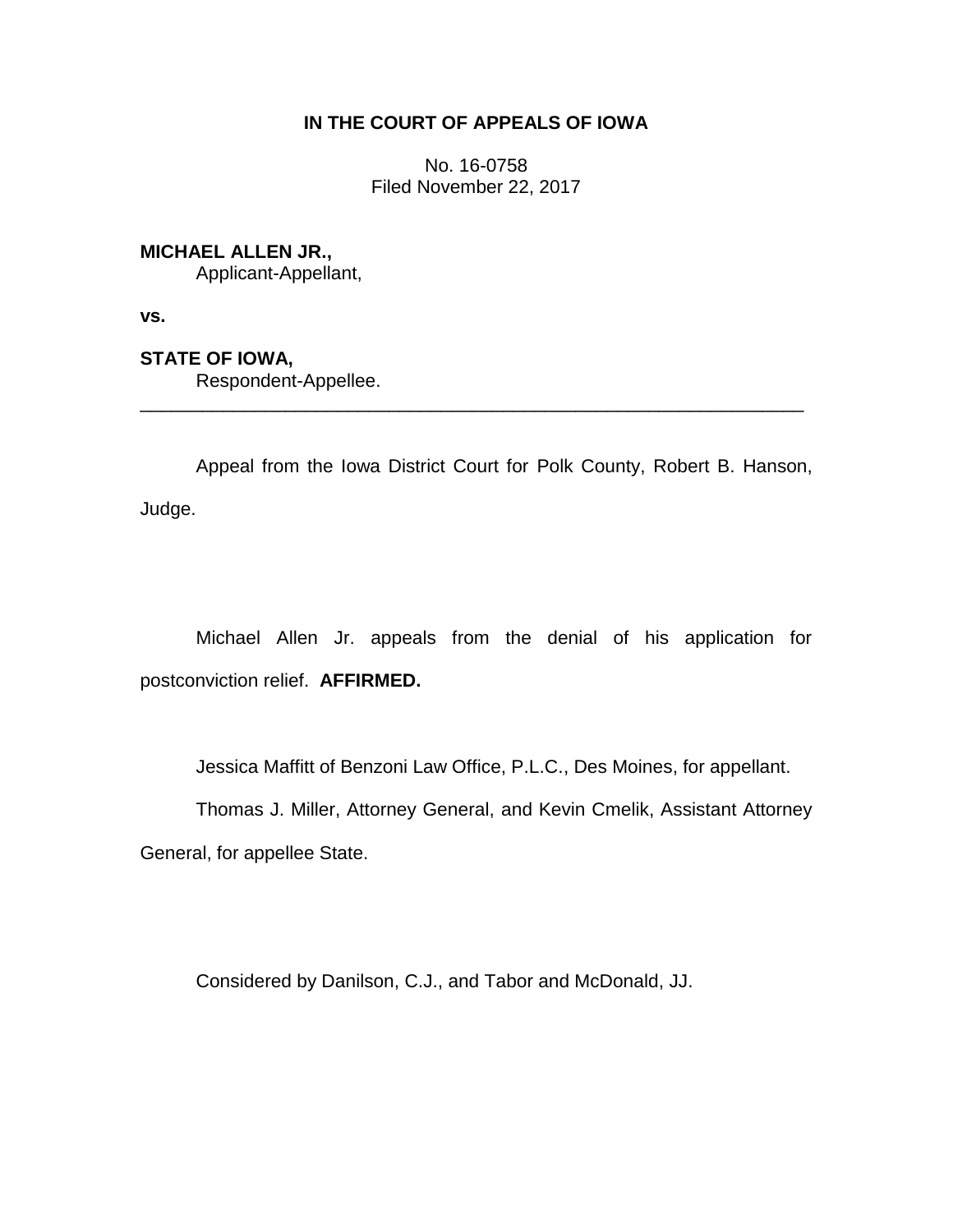#### **DANILSON, Chief Judge.**

Michael Allen Jr. appeals from the denial of his application for postconviction relief (PCR). Allen contends he is entitled to a new criminal trial due to defense counsel's ineffective assistance, asserting defense counsel failed to investigate and call potential witnesses at trial. Because we find Allen has not established prejudice, his ineffective-assistance claim fails, and we affirm.

Following a jury trial in September 2011, Allen was convicted for four counts of first-degree robbery, in violation of Iowa Code sections 711.1 and 711.2 (2009). It was alleged Allen and another individual robbed four people at gunpoint. The other individual who participated in the robberies testified against Allen at trial. Allen maintained his innocence and claimed an individual known only by the name of "Little B" committed the robberies. Allen also claimed a person named Cody Duckworth knew Allen was not involved in the robberies and was aware of people who were involved, though Duckworth did not know all of their names.

Allen filed a PCR application asserting, among other claims, he was entitled to a new trial because defense counsel rendered ineffective assistance by failing to further investigate and call Little B and Duckworth at trial.

Because Allen's PCR application raises the constitutional claim of ineffective assistance of counsel, our review is de novo. *Castro v. State*, 795 N.W.2d 789, 792 (Iowa 2011).

To prevail on his ineffective-assistance claim, Allen must show that defense counsel failed to perform an essential duty and prejudice resulted. *State v. Clay*, 824 N.W.2d 488, 495 (Iowa 2012). "Unless a defendant makes both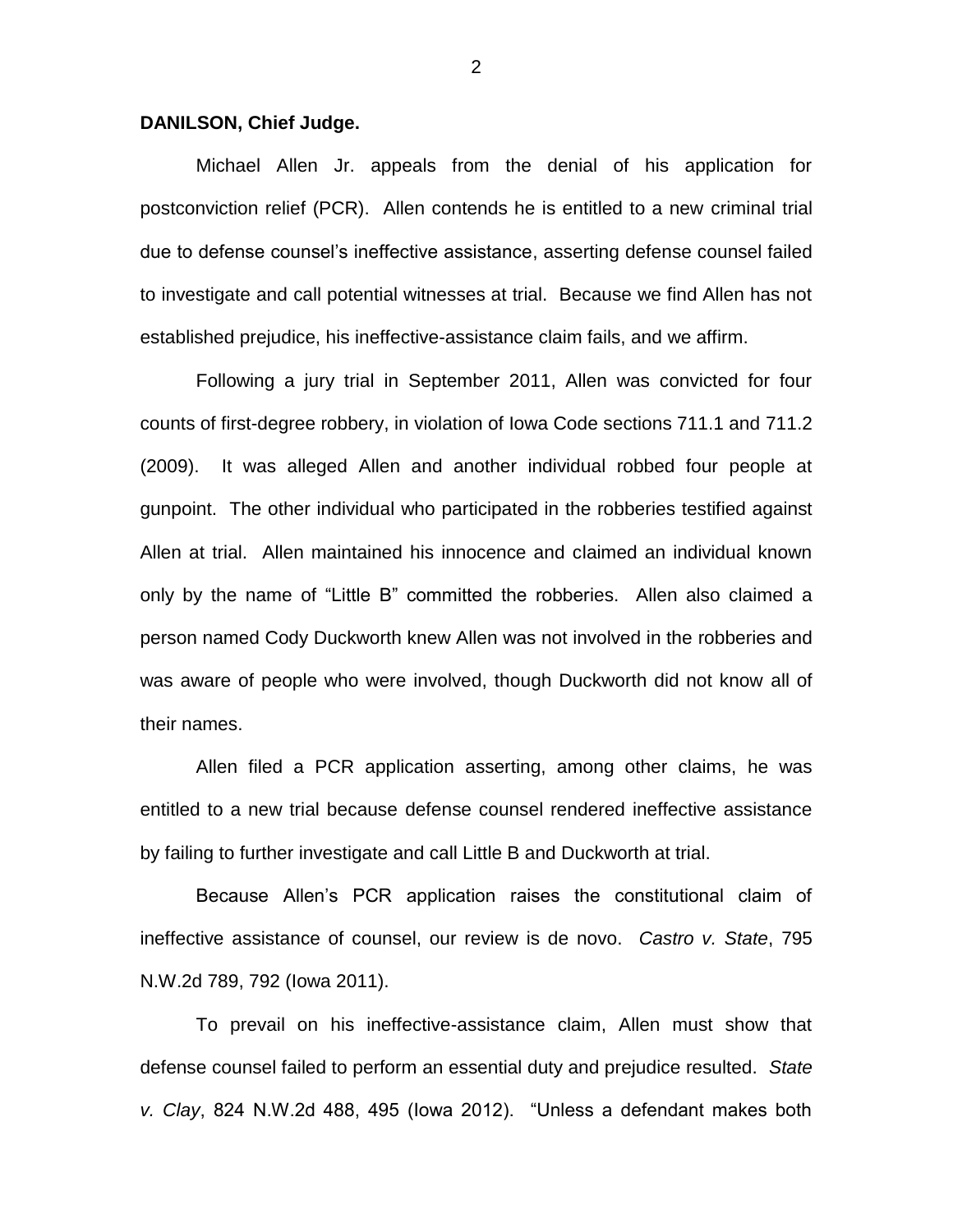showings, it cannot be said that the conviction . . . resulted from a breakdown in the adversary process that renders the result unreliable." *Id.* (citations omitted).

The PCR court determined "even if [defense counsel] was ineffective which [she] was not—Allen cannot possibly show prejudice." To establish prejudice, Allen must show there is "a reasonable probability that, but for counsel's unprofessional errors, the result of the proceeding would have been different." *See id.* at 496 (citation omitted). Here, Allen has not proved defense counsel's further investigation of Little B or Duckworth, even if reasonable, would have affected the outcome of the trial.

On appeal, Allen argues he was prejudiced by defense counsel's alleged ineffective assistance because he "informed his trial counsel that Little B actually committed the robberies." He continues, "Had the person who actually committed the offense been found and brought before the court, that would have been incredibly strong evidence of Allen's innocence." This argument presumes Little B could have been located upon further investigation and could have been shown to be the true perpetrator of the crime. Although PCR counsel was able to discover Little B's true name, PCR counsel was unable to locate Little B to testify at the PCR trial. Here, Allen has not shown defense counsel's investigation could have necessarily located Little B to testify at trial.<sup>1</sup> Moreover, without Little B's testimony at the PCR trial and only Allen's allegation that Little B truly committed the crime, there is nothing more than Allen's speculation that calling Little B to testify at trial would have affected the outcome.

 $\overline{a}$ 

3

 $1$  Counsel was only informed that Little B spent time near an apartment parking lot at a specified address. Little B's actual whereabouts at the time of the PCR hearing were unknown to Allen.